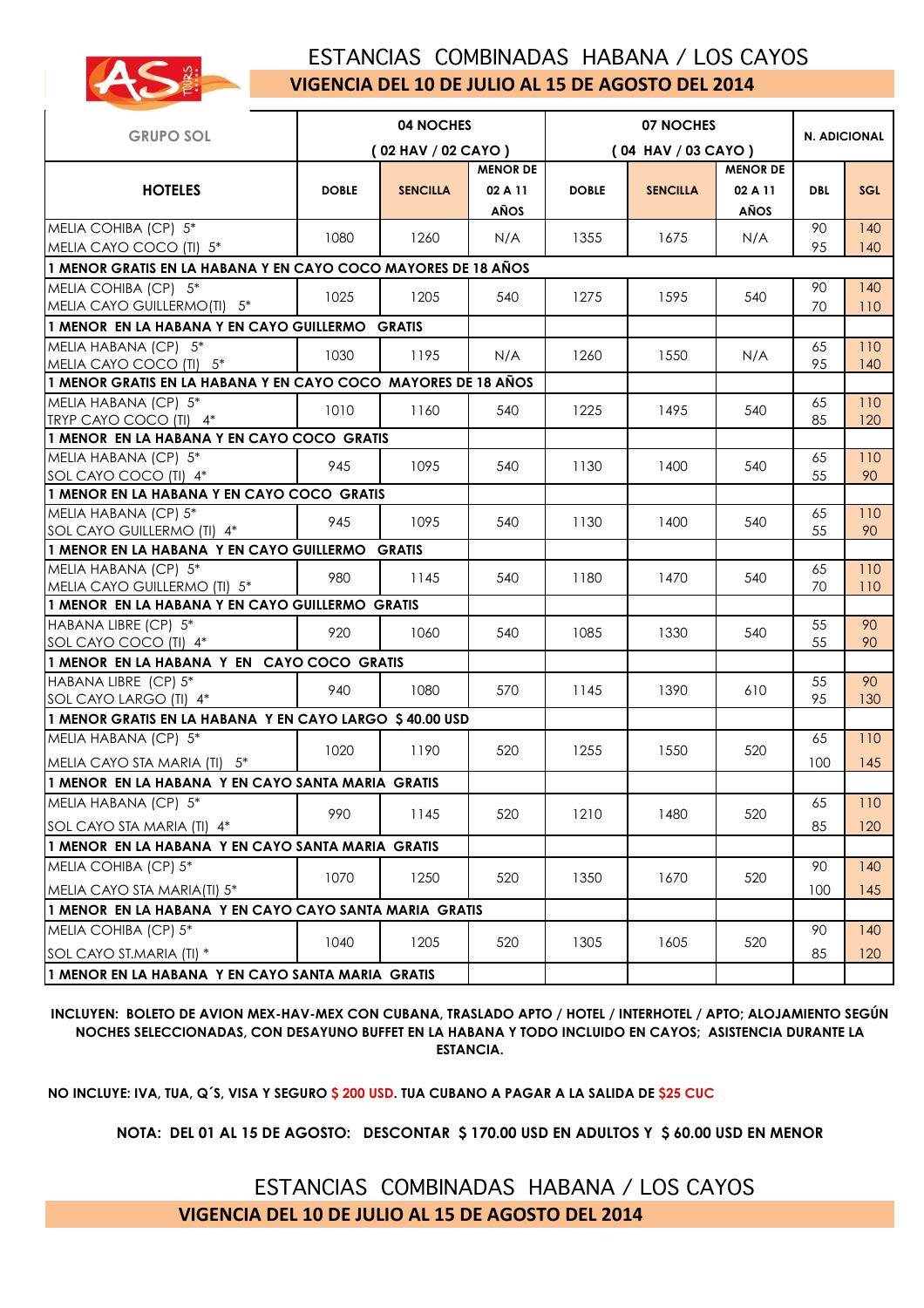| <b>GRUPO SOL</b>                                                                              | 04 NOCHES          |                 |                 |                       | <b>N. ADICIONAL</b> |                 |            |            |
|-----------------------------------------------------------------------------------------------|--------------------|-----------------|-----------------|-----------------------|---------------------|-----------------|------------|------------|
|                                                                                               | (02 HAV / 02 CAYO) |                 |                 | $(04$ HAV $/03$ CAYO) |                     |                 |            |            |
|                                                                                               |                    |                 | <b>MENOR DE</b> |                       |                     | <b>MENOR DE</b> |            |            |
| <b>HOTELES</b>                                                                                | <b>DOBLE</b>       | <b>SENCILLA</b> | 02 A 11         | <b>DOBLE</b>          | <b>SENCILLA</b>     | 02 A 11         | <b>DBL</b> | <b>SGL</b> |
|                                                                                               |                    |                 | AÑOS            |                       |                     | <b>AÑOS</b>     |            |            |
| HABANA LIBRE (CP) 5*                                                                          | 1000               | 1155            | 520             | 1215                  | 1475                | 520             | 55         | 90         |
| MELIA CAYO ST.MARIA (TI) 5*                                                                   |                    |                 |                 |                       |                     |                 | 100        | 145        |
| 1 MENOR EN LA HABANA Y EN CAYO SANTA MARIA GRATIS                                             |                    |                 |                 |                       |                     |                 |            |            |
| HABANA LIBRE (CP) 5*                                                                          | 970                | 1110            | 520             | 1165                  | 1410                | 520             | 55         | 90         |
| SOL CAYO ST. MARIA (TI) 4*                                                                    |                    |                 |                 |                       |                     |                 | 85         | 120        |
| 1 MENOR EN LA HABANA Y EN CAYO SANTA MARIA GRATIS                                             |                    |                 |                 |                       |                     |                 |            |            |
| MELIA COHIBA (CP) 5*                                                                          | 1075               | 1255            | 520             | 1360                  | 1680                | 520             | 90         | 140        |
| MELIA LAS DUNAS (TI) 5*                                                                       |                    |                 |                 |                       |                     |                 | 105        | 145        |
| 1 MENOR EN LA HABANA Y EN CAYO SANTA MARIA GRATIS                                             |                    |                 |                 |                       |                     |                 |            |            |
| MELIA HABANA (CP) 5*                                                                          |                    | 1430            |                 | 1575                  |                     | N/A             | 65         | 110        |
| MELIA BUENAVISTA (TI) 5*                                                                      | 1235               |                 | N/A             |                       | 1905                |                 | 205        | 260        |
| 1 MENOR GRATIS EN LA HABANA Y EN CAYO STA MARIA NO SE ACEPTAN MENORES SOLO MAYORES DE 18 AÑOS |                    |                 |                 |                       |                     |                 |            |            |
| MELIA HABANA (CP) 5*                                                                          |                    | 1195            | 520             |                       |                     |                 | 65         | 110        |
| MELIA LAS DUNAS (TI) 5*                                                                       | 1030               |                 |                 | 1265                  | 1555                | 520             | 105        | 145        |
| 1 MENOR EN LA HABANA Y EN CAYO STA MARIA GRATIS                                               |                    |                 |                 |                       |                     |                 |            |            |
| HABANA LIBRE (CP) 5*                                                                          |                    |                 |                 | 1220                  | 1485                | 520             | 55         | 90         |
| MELIA LAS DUNAS (TI) 5*                                                                       | 1005               | 1160            | 520             |                       |                     |                 | 105        | 145        |
| 1 MENOR EN LA HABANA Y EN CAYO SANTA MARIA GRATIS                                             |                    |                 |                 |                       |                     |                 |            |            |
| MELIA COHIBA (CP) 5*                                                                          |                    |                 | N/A             |                       |                     | N/A             | 90         | 140        |
| MELIA BUENAVISTA (TI) 5*                                                                      | 1280               | 1490            |                 | 1670                  | 2030                |                 | 205        | 260        |
| 1 MENOR GRATIS EN LA HABANA Y EN CAYO STA MARIA NO SE ACEPTAN MENORES SOLO MAYORES DE 18 AÑOS |                    |                 |                 |                       |                     |                 |            |            |
| HABANA LIBRE (CP) 5*                                                                          |                    |                 | N/A             | 1530                  | 1835                |                 | 55         | 90         |
| MELIA BUENAVISTA (TI) 5*                                                                      | 1210               | 1390            |                 |                       |                     | N/A             | 205        | 260        |
| 1 MENOR GRATIS EN LA HABANA Y EN CAYO STA MARIA NO SE ACEPTAN MENORES SOLO MAYORES DE 18 AÑOS |                    |                 |                 |                       |                     |                 |            |            |
| MELIA HABANA (CP) 5*                                                                          |                    |                 |                 |                       |                     | 610             | 65         | 110        |
| SOL CAYO LARGO (TI) 4*                                                                        | 965                | 1115            | 570             | 1190                  | 1460                |                 | 95         | 130        |
| 1 MENOR GRATIS EN LA HABANA Y EN CAYO LARGO \$40.00 USD                                       |                    |                 |                 |                       |                     |                 |            |            |
| MELIA COHIBA (CP) 5*                                                                          |                    |                 |                 |                       |                     |                 | 100        | 150        |
| MEMORIES FLAMENCO (TI) 5*                                                                     | 1100               | 1255            | 625             | 1395                  | 1680                | 670             | 95         | 125        |
| 1 MENOR GRATIS EN LA HABANA Y EN CAYO COCO \$45.00 USD                                        |                    |                 |                 |                       |                     |                 |            |            |
| MELIA HABANA (CP) 5*                                                                          |                    |                 |                 |                       |                     |                 | 65         | 110        |
| MEMORIES PARAISO-AZUL (TI) 5*                                                                 | 1015               | 1155            | 610             | 1245                  | 1500                | 655             | 95         | 125        |
| 1 MENOR GRATIS EN LA HABANA Y EN CAYO STA MARIA \$ 45.00 USD                                  |                    |                 |                 |                       |                     |                 |            |            |
| HABANA LIBRE (CP) 5*                                                                          |                    |                 |                 |                       |                     |                 | 55         | 90         |
| MEMORIES CARIBE (TI) 4*                                                                       | 955                | 1065            | 600             | 1135                  | 1340                | 635             | 70         | 90         |
| 1 MENOR GRATIS EN LA HABANA Y EN CAYO COCO \$30.00 USD                                        |                    |                 |                 |                       |                     |                 |            |            |

**INCLUYEN: BOLETO DE AVION MEX-HAV-MEX CON CUBANA, TRASLADO APTO / HOTEL / INTERHOTEL / APTO; ALOJAMIENTO SEGÚN NOCHES SELECCIONADAS, CON DESAYUNO BUFFET EN LA HABANA Y TODO INCLUIDO EN CAYOS; ASISTENCIA DURANTE LA ESTANCIA.**

**NO INCLUYE: IVA, TUA, Q´S, VISA Y SEGURO \$ 200 USD. TUA CUBANO A PAGAR A LA SALIDA DE \$25 CUC**

**SUPLEMENTOS: CONSULTA SUPLEMENTOS EN OTRAS CLASES Y EN OTRAS AEROLINEAS.** 

**NOTA: DEL 01 AL 15 DE AGOSTO: DESCONTAR \$ 170.00 USD EN ADULTOS Y \$ 60.00 USD EN MENOR**

ESTANCIAS COMBINADAS HABANA / LOS CAYOS

**VIGENCIA DEL 10 DE JULIO AL 15 DE AGOSTO DEL 2014**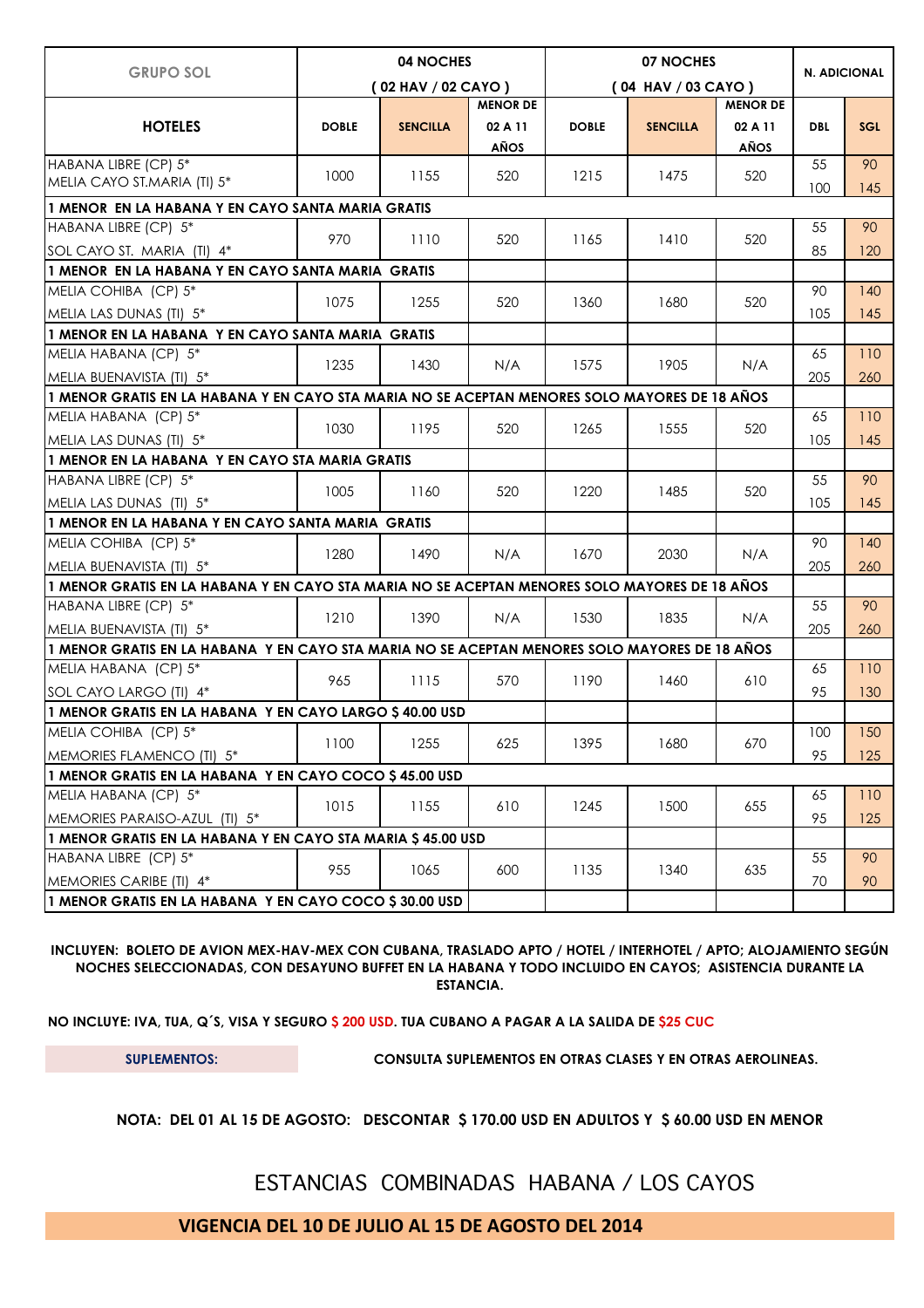| <b>OCCIDENTAL / GRUPO SOL</b>                                                 | 04 NOCHES<br>(02 HAV / 02 CAYO) |                 |                 |              | N. ADICIONAL       |                 |            |            |
|-------------------------------------------------------------------------------|---------------------------------|-----------------|-----------------|--------------|--------------------|-----------------|------------|------------|
| <b>MEMORIES / GAVIOTA</b>                                                     |                                 |                 |                 |              |                    |                 |            |            |
|                                                                               |                                 |                 | <b>MENOR DE</b> |              | (04 HAV / 03 CAYO) | <b>MENOR DE</b> |            |            |
| <b>HOTELES</b>                                                                | <b>DOBLE</b>                    | <b>SENCILLA</b> | 02 A 11         | <b>DOBLE</b> | <b>SENCILLA</b>    | 02 A 11         | <b>DBL</b> | <b>SGL</b> |
|                                                                               |                                 |                 | AÑOS            |              |                    | AÑOS            |            |            |
| MELIA HABANA (CP) 5*                                                          | 1015                            | 1145            | 610             | 1245         | 1485               | 655             | 65         | 100        |
| HUSA CAYO STA MARIA (TI) 5*                                                   |                                 |                 |                 |              |                    |                 | 95         | 120        |
| 1 MENOR GRATIS EN LA HABANA Y EN CAYO STA MARIA \$45.00 USD                   |                                 |                 |                 |              |                    |                 |            |            |
| OCCIDENTAL MIRAMAR (CP) 4*                                                    | 995                             | 1105            | 645             | 1185         | 1375               | 710             | 45         | 70         |
| MEMORIES FLAMENCO (TI) 5*                                                     |                                 |                 |                 |              |                    |                 | 95         | 125        |
| 1 MENOR EN LA HABANA \$ 10.00 USD Y EN CAYO COCO \$45.00 USD                  |                                 |                 |                 |              |                    |                 |            |            |
| OCCIDENTAL MIRAMAR (CP)4*                                                     | 975                             | 1085            | 630             | 1165         | 1355               | 695             | 45         | 70         |
| MEMORIES PARAISO-AZUL (TI) 5*                                                 |                                 |                 |                 |              |                    |                 | 95         | 125        |
| 1 MENOR EN LA HABANA \$ 10.00 USD Y EN CAYO STA MARIA \$45.00 USD             |                                 |                 |                 |              |                    |                 |            |            |
| OCCIDENTAL MIRAMAR (CP)4*                                                     | 945                             | 1065            | 595             | 1140         | 1345               | 665             | 45         | 70         |
| SOL CAYO LARGO (TI) 4*                                                        |                                 |                 |                 |              |                    |                 | 105        | 140        |
| 1 MENOR EN LA HABANA \$10.00 USD Y EN CAYO LARGO \$45.00 USD                  |                                 |                 |                 |              |                    |                 |            |            |
| OCCIDENTAL MIRAMAR (CP)4*                                                     | 940                             | 1030            | 620             | 1105         | 1265               | 675             | 45         | 70         |
| MEMORIES CARIBE (TI) 4*                                                       |                                 |                 |                 |              |                    |                 | 70         | 90         |
| 1 MENOR EN LA HABANA \$ 10.00 USD Y EN CAYO COCO \$30.00 USD                  |                                 |                 |                 |              |                    |                 |            |            |
| OCCIDENTAL MIRAMAR (CP)4*                                                     | 905                             | 1025            | 560             | 1055         | 1255               | 580             | 45         | 70         |
| SOL CAYO GUILLERMO (TI) 4*                                                    |                                 |                 |                 |              |                    |                 | 55         | 90         |
| 1 MENOR EN LA HABANA \$ 10.00 USD Y EN CAYO GUILLERMO GRATIS                  |                                 |                 |                 |              |                    |                 |            |            |
| OCCIDENTAL MIRAMAR (CP)4*                                                     | 940                             | 1070            | 560             | 1105         | 1330               | 580             | 45         | 70         |
| MELIA CAYO GUILLERMO (TI) 5*                                                  |                                 |                 |                 |              |                    |                 | 70         | 110        |
| 1 MENOR EN LA HABANA \$ 10.00 USD Y EN CAYO GUILLERMO GRATIS                  |                                 |                 |                 |              |                    |                 |            |            |
| OCCIDENTAL MIRAMAR (CP)4*                                                     | 905                             | 1025            | 560             | 1055         | 1255               | 580             | 45         | 70         |
| SOL CAYO COCO (TI) 4*                                                         |                                 |                 |                 |              |                    |                 | 55         | 90         |
| 1 MENOR EN LA HABANA \$10.00 USD Y EN CAYO COCO GRATIS                        |                                 |                 |                 |              |                    |                 |            |            |
| OCCIDENTAL MIRAMAR (CP)4*                                                     | 980                             | 1100            | 560             | 1165         | 1370               | 580             | 45         | 70         |
| TRYP CAYO COCO (TI) 4*                                                        |                                 |                 |                 |              |                    |                 | 90         | 125        |
| 1 MENOR EN LA HABANA \$10.00 USD Y EN CAYO COCO GRATIS                        |                                 |                 |                 |              |                    |                 |            |            |
| OCCIDENTAL MIRAMAR (CP)4*                                                     | 1000                            | 1135            | N/A             | 1195         | 1420               | N/A             | 45         | 70         |
| MELIA CAYO COCO (TI) 5*                                                       |                                 |                 |                 |              |                    |                 | 100        | 140        |
| 1 MENOR EN LA HABANA \$ 10.00 USD Y EN CAYO COCO NO ACEPTA MENORES DE 18 AÑOS |                                 |                 |                 |              |                    |                 |            |            |
| OCCIDENTAL MIRAMAR (CP)4*                                                     | 995                             | 1130            | 540             | 1195         | 1420               | 560             | 45         | 70         |
| MELIA CAYO STA MARIA (TI) 5*                                                  |                                 |                 |                 |              |                    |                 | 105        | 150        |
| 1 MENOR EN LA HABANA \$ 10.00 USD Y EN CAYO STA MARIA GRATIS                  |                                 |                 |                 |              |                    |                 |            |            |
| OCCIDENTAL MIRAMAR (CP)4*                                                     | 965                             | 1085            | 540             | 1155         | 1360               | 560             | 45         | 70         |
| SOL CAYO STA MARIA (TI) 4*                                                    |                                 |                 |                 |              |                    |                 | 95         | 130        |
| 1 MENOR EN LA HABANA \$10.00 USD Y EN CAYO STA MARIA GRATIS                   |                                 |                 |                 |              |                    |                 |            |            |
| OCCIDENTAL MIRAMAR (CP) 4*                                                    | 1005                            | 1135            | 540             | 1210         | 1435               | 560             | 45         | 70         |
| MELIA LAS DUNAS (TI) 5*                                                       |                                 |                 |                 |              |                    |                 | 110        | 150        |
| 1 MENOR EN LA HABANA \$10.00 USD Y EN CAYO STA MARIA GRATIS                   |                                 |                 |                 |              |                    |                 |            |            |

**INCLUYEN: BOLETO DE AVION MEX-HAV-MEX CON CUBANA, TRASLADO APTO / HOTEL / INTERHOTEL / APTO; ALOJAMIENTO SEGÚN NOCHES SELECCIONADAS, CON DESAYUNO BUFFET EN LA HABANA Y TODO INCLUIDO EN CAYOS; ASISTENCIA DURANTE LA ESTANCIA.**

**NO INCLUYE: IVA, TUA, Q´S, VISA Y SEGURO \$ 200 USD. TUA CUBANO A PAGAR A LA SALIDA DE \$25 CUC**

**NOTA: DEL 01 AL 15 DE AGOSTO: DESCONTAR \$ 170.00 USD EN ADULTOS Y \$ 60.00 USD EN MENOR**

ESTANCIAS COMBINADAS HABANA / LOS CAYOS

**VIGENCIA DEL 10 DE JULIO AL 15 DE AGOSTO DEL 2014**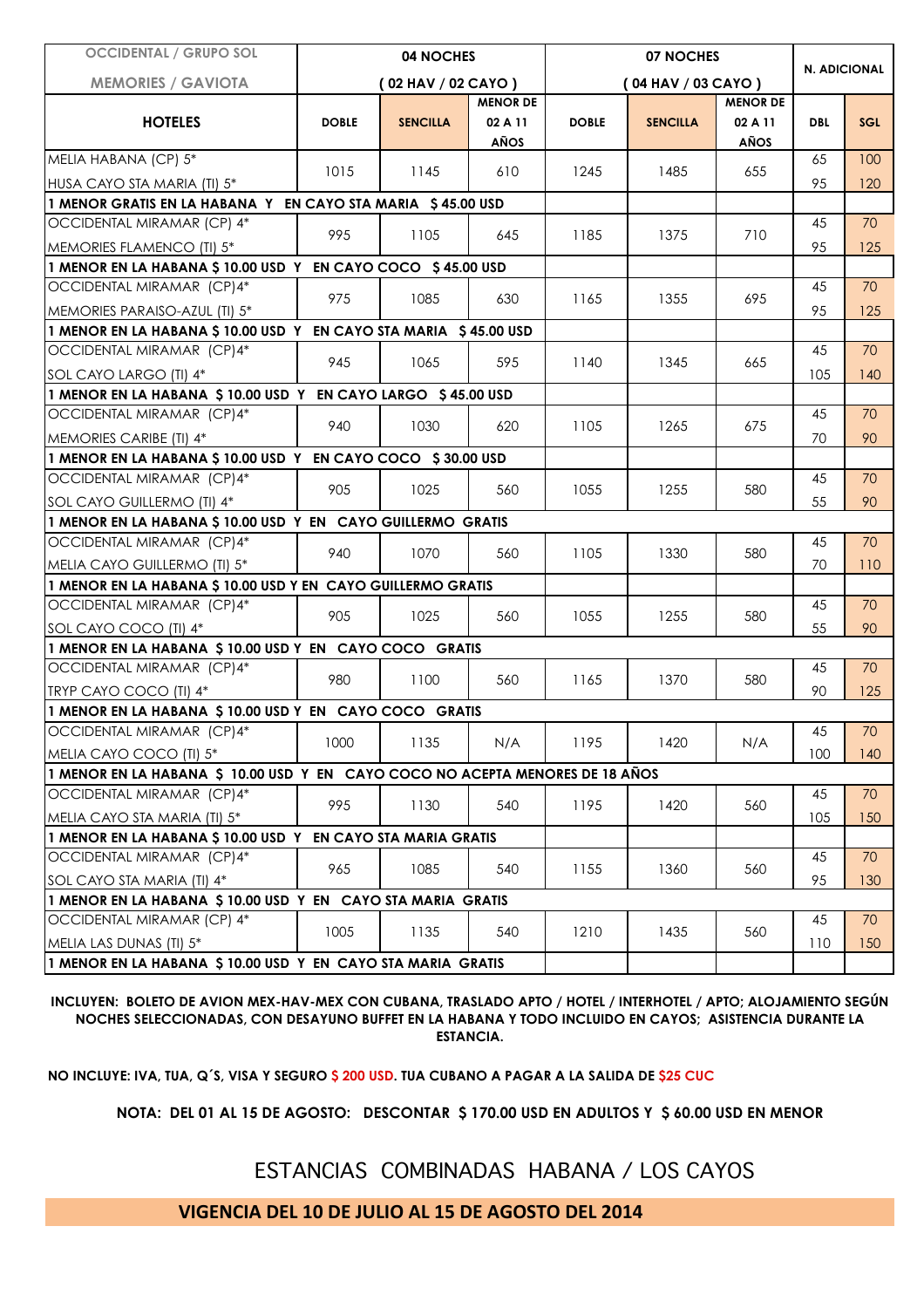| <b>OCCIDENTAL / GRUPO SOL</b>                                                                   | 04 NOCHES                       |                             |                                    |              |                    |                                    |            |            |
|-------------------------------------------------------------------------------------------------|---------------------------------|-----------------------------|------------------------------------|--------------|--------------------|------------------------------------|------------|------------|
| <b>MEMORIES / GAVIOTA</b>                                                                       |                                 | (02 HAV / 02 CAYO)          |                                    |              | (04 HAV / 03 CAYO) | N. ADICIONAL                       |            |            |
| <b>HOTELES</b>                                                                                  | <b>DOBLE</b>                    | <b>SENCILLA</b>             | <b>MENOR DE</b><br>02 A 11<br>AÑOS | <b>DOBLE</b> | <b>SENCILLA</b>    | <b>MENOR DE</b><br>02 A 11<br>AÑOS | <b>DBL</b> | <b>SGL</b> |
| OCCIDENTAL MIRAMAR (CP) 4*<br>MELIA BUENAVISTA (TI) 5*                                          | 1195                            | 1355                        | N/A                                | 1495         | 1765               | N/A                                | 45<br>205  | 70<br>260  |
| 1 MENOR EN LA HABANA \$10.00 USD Y EN CAYO STA MARIA NO ACEPTAN MENORES SOLO MAYORES DE 18 AÑOS |                                 |                             |                                    |              |                    |                                    |            |            |
| OCCIDENTAL MIRAMAR (CP) 4*<br>PLAYA BLANCA (TI) 4*                                              | 870                             | 965                         | 505                                | 1035         | 1195               | 525                                | 45<br>65   | 70<br>90   |
| 1 MENOR EN LA HABANA \$ 10.00 USD                                                               | Y.                              | <b>EN CAYO LARGO GRATIS</b> |                                    |              |                    |                                    |            |            |
| OCCIDENTAL MIRAMAR (CP)4*<br>HUSA CAYO STA MARIA (TI) 5*                                        | 975                             | 1075                        | 630                                | 1165         | 1340               | 695                                | 45<br>95   | 70<br>120  |
| 1 MENOR EN LA HABANA \$10.00 Y EN CAYO STA MARIA \$45.00 USD                                    |                                 |                             |                                    |              |                    |                                    |            |            |
| OCCIDENTAL MIRAMAR (CP) 4*<br>ALLEGRO CLUB CYO GUILLERMO (TI) 4*                                | 910                             | 995                         | 560                                | 1060         | 1210               | 580                                | 45<br>55   | 70<br>70   |
| 1 MENOR EN LA HABANA \$10.00 USD                                                                |                                 | Y EN CAYO GUILLERMO GRATIS  |                                    |              |                    |                                    |            |            |
| RIVIERA (CP) 4*<br>SOL CAYO LARGO (TI) 4*                                                       | 935                             | 1035                        | 575                                | 1120         | 1290               | 625                                | 40<br>105  | 60<br>140  |
| 1 MENOR GRATIS EN LA HABANA Y EN CAYO LARGO \$ 45.00 USD                                        |                                 |                             |                                    |              |                    |                                    |            |            |
| RIVIERA (CP) 4*<br>MEMORIES CARIBE (TI) 4*                                                      | 930                             | 1005                        | 600                                | 1080         | 1210               | 635                                | 40<br>70   | 60<br>90   |
| 1 MENOR GRATIS EN LA HABANA Y EN CAYO COCO \$30.00 USD                                          |                                 |                             |                                    |              |                    |                                    |            |            |
| RIVIERA (CP) 4*<br>SOL CAYO GUILLERMO (TI) 4*                                                   | 895                             | 995                         | 540                                | 1030         | 1200               | 540                                | 40<br>55   | 60<br>90   |
| 1 MENOR EN LA HABANA<br>Y                                                                       | <b>EN CAYO GUILLERMO GRATIS</b> |                             |                                    |              |                    |                                    |            |            |
| RIVIERA (CP) 4*<br>MELIA CAYO GUILLERMO (TI) 5*                                                 | 930                             | 1045                        | 540                                | 1080         | 1270               | 540                                | 40<br>70   | 60<br>110  |
| 1 MENOR EN LA HABANA                                                                            |                                 | Y EN CAYO GUILLERMO GRATIS  |                                    |              |                    |                                    |            |            |
| RIVIERA (CP) 4*<br>SOL CAYO COCO (TI) 4*                                                        | 895                             | 995                         | 540                                | 1030         | 1200               | 540                                | 40<br>55   | 60<br>90   |
| 1 MENOR GRATIS EN LA HABANA Y EN CAYO COCO                                                      |                                 |                             |                                    |              |                    |                                    |            |            |
| RIVIERA (CP)4*<br>TRYP CAYO COCO (TI) 4*                                                        | 970                             | 1070                        | 635                                | 1145         | 1315               | 635                                | 40<br>90   | 60<br>125  |
| 1 MENOR EN LA HABANA Y EN CAYO COCO GRATIS                                                      |                                 |                             |                                    |              |                    |                                    |            |            |
| RIVIERA (CP)4*<br>MELIA CAYO COCO (TI) 5*                                                       | 990                             | 1105                        | N/A                                | 1170         | 1365               | N/A                                | 40<br>100  | 60<br>140  |
| 1 MENOR GRATIS EN LA HABANA Y EN CAYO COCO NO ACEPTA MENORES DE 18 AÑOS                         |                                 |                             |                                    |              |                    |                                    |            |            |
| RIVIERA (CP)4*<br>MELIA CAYO STA MARIA (TI) 5*                                                  | 985                             | 1100                        | 520                                | 1175         | 1365               | 520                                | 40<br>105  | 60<br>150  |
| 1 MENOR GRATIS EN LA HABANA Y EN                                                                | <b>CAYO STA MARIA</b>           |                             |                                    |              |                    |                                    |            |            |
| RIVIERA (CP)4*<br>SOL CAYO STA MARIA (TI) 4*                                                    | 955                             | 1060                        | 520                                | 1130         | 1305               | 520                                | 40<br>95   | 60<br>130  |
| 1 MENOR GRATIS EN LA HABANA Y                                                                   | EN                              | <b>CAYO STA MARIA</b>       |                                    |              |                    |                                    |            |            |

**INCLUYEN: BOLETO DE AVION MEX-HAV-MEX CON CUBANA, TRASLADO APTO / HOTEL / INTERHOTEL / APTO; ALOJAMIENTO SEGÚN NOCHES SELECCIONADAS, CON DESAYUNO BUFFET EN LA HABANA Y TODO INCLUIDO EN CAYOS; ASISTENCIA DURANTE LA ESTANCIA.**

**NO INCLUYE: IVA, TUA, Q´S, VISA Y SEGURO \$ 200 USD. TUA CUBANO A PAGAR A LA SALIDA DE \$25 CUC**

## ESTANCIAS COMBINADAS HABANA / LOS CAYOS

## **VIGENCIA DEL 10 DE JULIO AL 15 DE AGOSTO DEL 2014**

| <b>GAVIOTA / GRUPO SOL</b>       | 04 NOCHES                 |                 |                 |                    |                 |                 |              |            |
|----------------------------------|---------------------------|-----------------|-----------------|--------------------|-----------------|-----------------|--------------|------------|
| <b>BLUEDIAMOND / GRAN CARIBE</b> | <b>02 HAV / 02 CAYO )</b> |                 |                 | (04 HAV / 03 CAYO) |                 |                 | N. ADICIONAL |            |
|                                  |                           |                 | <b>MENOR DE</b> |                    |                 | <b>MENOR DE</b> |              |            |
| <b>HOTELES</b>                   | <b>DOBLE</b>              | <b>SENCILLA</b> | 02 A 11         | <b>DOBLE</b>       | <b>SENCILLA</b> | 02 A 11         | <b>DBL</b>   | <b>SGL</b> |
|                                  |                           |                 | AÑOS            |                    |                 | AÑOS            |              |            |